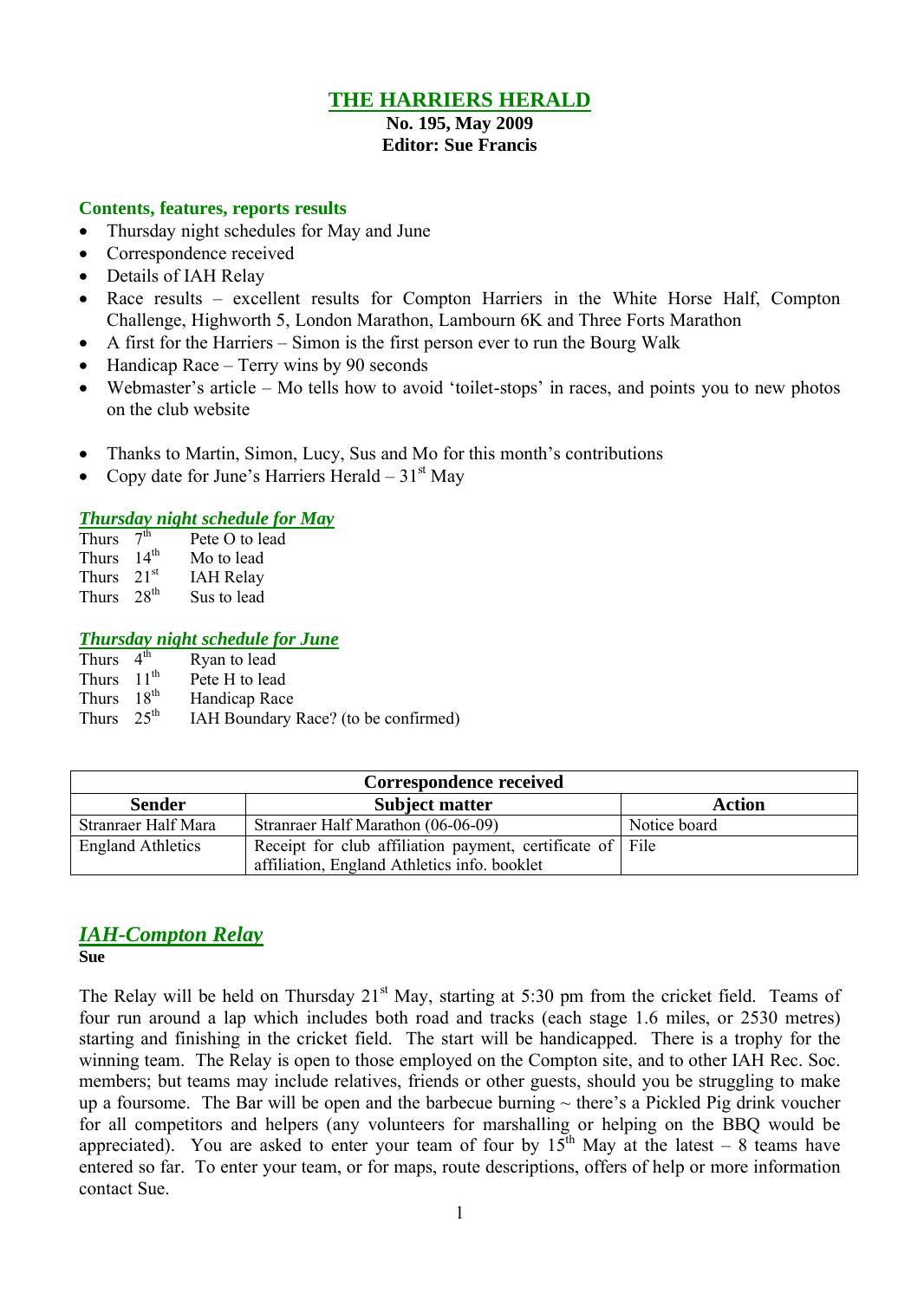# *Race results*

## *White Horse Half Marathon – 5 th April* **Martin**

Lucy and I toed the line at the White Horse half to see how our FLM training was going and bumped into Glyn Jones (Peter L's mate) and the Foxes (Hannah and Matt) as we massed before the start. For those who aren't familiar with this event it is a fast, flat road race around Grove put on by the White Horse Harriers. In keeping with previous years, the White Horse Harriers put on a very fine event which is well marked/marshalled and has the added enticement of tea and stickies at the race HQ for those who like that sort of thing.

As it turned out we both posted PBs but Lucy was in better shape than me. She won two trophies while I had to settle for a singleton.

 $\frac{1^{st}}{20^{th}}$ 72:06 Paul Farmer  $20<sup>th</sup>$  81:33 Martin – 2<sup>nd</sup> V45 in the Oxford championship 49<sup>th</sup> 87:15 Glyn Jones<br>106<sup>th</sup> 93:20 Lucv – 2<sup>nd</sup> I  $106<sup>th</sup>$  93:20 Lucy –  $2<sup>nd</sup>$  FV45, plus  $2<sup>nd</sup>$  FV45 in the Oxford championship  $108^{\text{th}}$  93:55 Matt Fox<br>486<sup>th</sup> 155:05 Last man  $155:05$  Last man home

Unfortunately, Hannah was feeling unwell and sensibly stepped to one side after the first mile or so.

### *Compton Downland 20, 11th April* **Simon**

From one Harrier to the rest, I'd just like to say a really big thank you to everyone who helped either before, during or after the Downland Challenge. It was a tremendous event – as ever – and everyone involved should be justifiably proud of the part they played. And whoever it was who went round the course with a hair-dryer and made the going underfoot perfect on the day should be given a medal.

Unfortunately, now that I live in Aylesbury it's a bit of a trek to get down to Compton to run with you, and I do miss a) running with the best bunch of guys you could ever hope to run with and b) the hills. Apart from a couple of minor inclines, Aylesbury's flat. Actually that should read "Aylesbury should be flattened"…

Anywhen. This was actually my first trip to Compton for a few years. Quite a few. It was also my first ever Compton 20 so, whatever happened, as long as I finished I was guaranteed a Course Best for my records. Incidentally, talking of records, this was my  $185<sup>th</sup>$  event – but I digress. Having collected my number, chatted with Jan, Hannah and quite a few people I'd not seen for a while, we all trundled off to the start of the 20/40 round the back of a Portacabin on the playing fields.

Pretty much on the dot of 9am, a couple of hundred runners set off … in completely the wrong direction. Now, according to the route description, we should have been going round the playing fields clockwise. According to what actually happened, we went round the playing fields anticlockwise. Oh well – same distance, and after a lap and a bit we all piled into the trees and …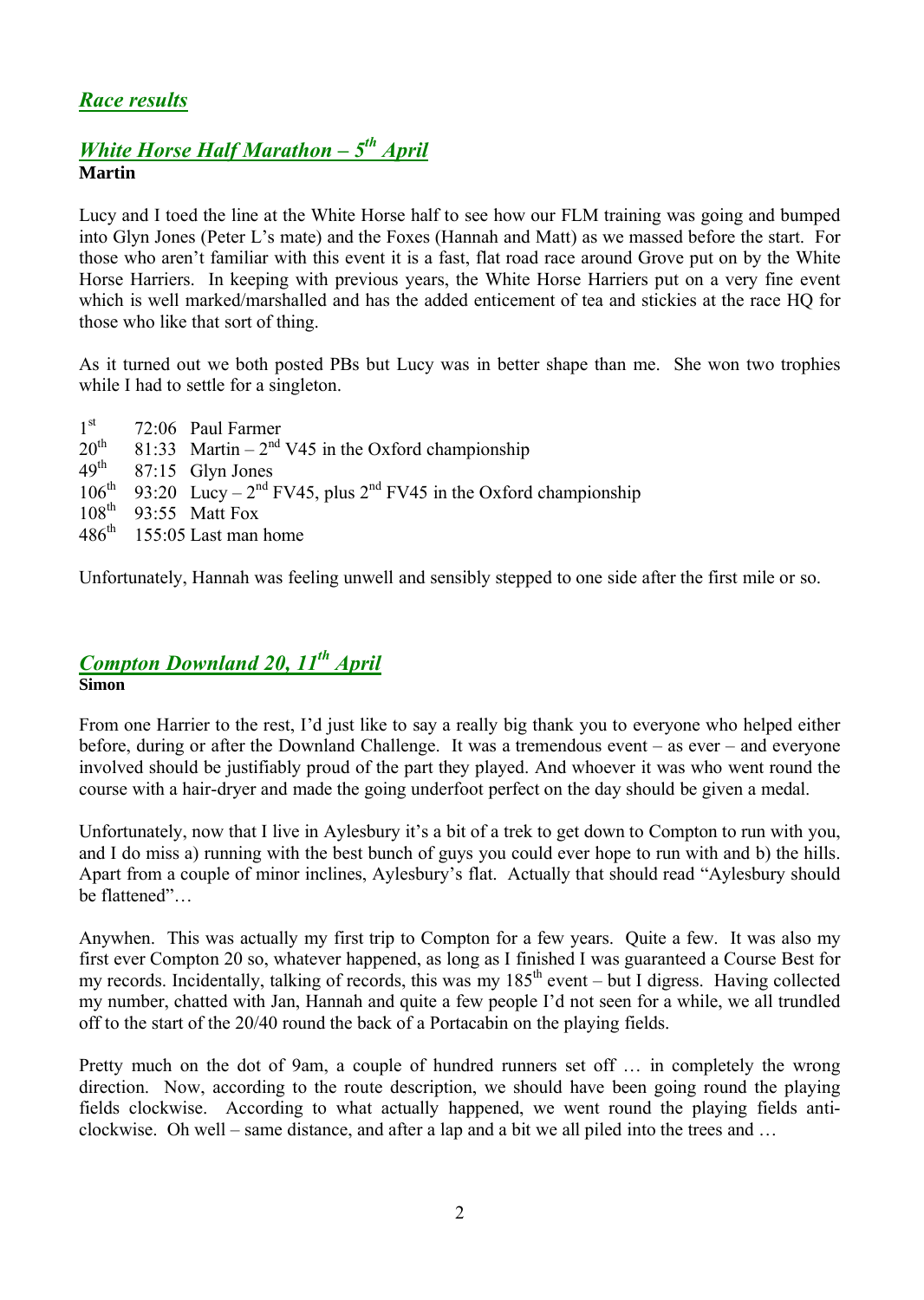Stopped. There's plenty of room on those paths when the Harriers run on them but, for some reason, when there are close on 300 people all trying to run on the same paths at pretty much the same time, the amount of available space is dramatically reduced. Still, it spread the field out nicely, so that by the time we reached the road crossing there really wasn't too much bunching.

I'm afraid there isn't really that much else to report. The weather was pretty much ideal and the conditions underfoot ditto. If it hadn't been for a rather noisy bloke not far behind me just after CP1 telling the bloke he was running with all about why the Luton Marathon was cancelled because someone found an overturned car on the course and "I've-done-the-Midnight-Sun-Marathon-I-havebut-I-can't-remember-when-it-was-is-it-run-in-June-I-can't-remember-blah-blah-blah" then the aural conditions would have been pretty much ideal too.

All the Marshals and Checkpoint Crews were, as ever, friendly and helpful. Some of the views – like the one from the top of Streatley Hill – were fantastic and although I couldn't describe some of the climbs – especially the one up from CP2 at Wood Farm – in the same way, they were still … well, fun. I really don't think there's any other way of describing it. It was a good, fun and very enjoyable couple of hours.

Having left CP3 after 2 hours 50 minutes I calculated that if I got a bit of a wiggle on I might just get under 3 hours 30 at the finish. Yes, I know, thank you. It was only later on that it occurred to me that I was attempting to do the last 4.6 miles in under 40 minutes, having taken 2 hours 50 for the first 15.4 miles. Still, the brain is a curious thing and having set myself that target I put my wiggle on. Judging by the results I overtook in excess of twenty other 20 milers and a probably a few 40 milers too in the last bit back to Compton.

Just after CP3 I overtook Octavia; I'm not sure who was more surprised to see the other. I didn't even know she was running, but the fact that it took me nearly 16 miles to catch her means she must've been motoring early on! And having convinced myself that I could finish in under 3:30, I did – crossing the line in  $3:28:26$  in  $105<sup>th</sup>$  place. I did ask Mo to put my number on the 40-mile finishers' spike but he didn't, so once again victory in an ultra-distance event eluded me…

The winner in the 20 mile race was Stephen Jeffrey from Basingstoke and Mid-Hants in 2:21:55. Paul Jegou from White Horse Harriers was just two seconds behind him – and apparently they'd both got 'little' lost en route too! First lady was Kate Britten from Clevedon AC in 2:36:51, and Octavia completed the Compton Harriers' one-two in 3:35:04.

All in all, a great day out. And now I've got a time to beat, I might just come back and do it again next year…!

# *Highworth 5 miles, 19th April*

**Sus**

As a last preparation for the FLM, Ryan and I thought it was time to put a bit of speed back into our legs and went for this 5-mile race. For only  $\pounds$ 7, and that included a t-shirt, you are not surprised why this always well-organized race sells out before the race day. I had just had a bit of a cold and my calf was a bit sore so I recognized this was not going to be a fast run. Ryan had also decided to go carefully not to risk anything before London.

Ryan suggested that I try to run with his IPod, I have never been very keen to do so with all the wires hanging out but after a few dress rehearsals we got that sorted. And off I went with Robbie Williams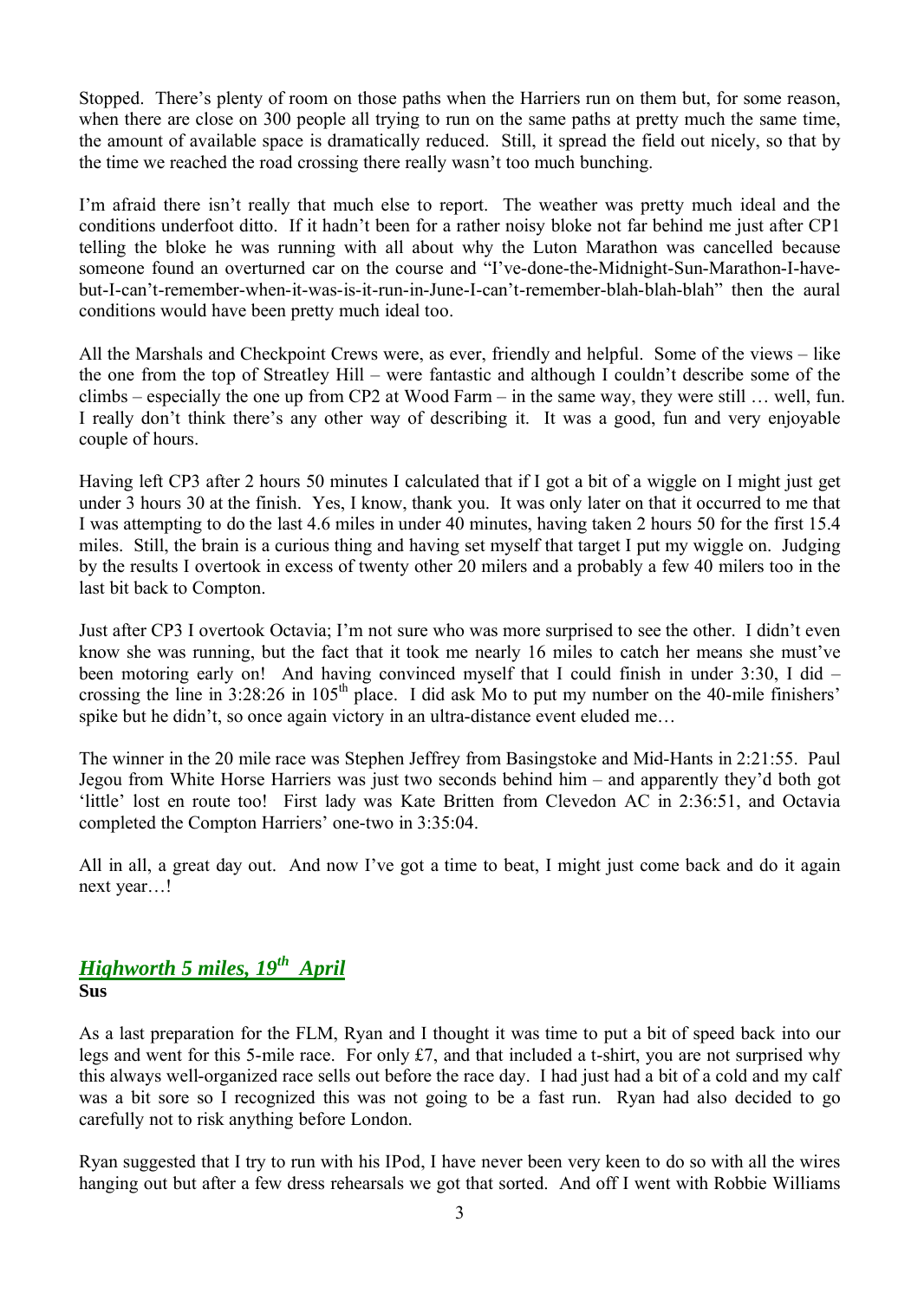screaming down my ears. It is strange because you can feel you are working hard but you cannot hear your own heavy breathing. To my surprise I made a PB by nearly 1 min so maybe it is the way forward! I just do not know why they always have to make the wires so long.

Afterwards it was time to hand out our Compton Canter forms, then a cup of tea from the school canteen before it was time to go home.

| $1st$ Man  |             | Chris Illmann Cirencester AC | 25:40 |
|------------|-------------|------------------------------|-------|
| $25th$ Man | Ryan        |                              | 30:54 |
| $1st$ Lady | Kate Jacobs | <b>Swindon Harriers</b>      | 29:49 |
| $6th$ Lady | Sus         |                              | 33:12 |

# *London Marathon, 26th April*

Four Harriers did the club proud in the London Marathon. Lucy had a fantastic run to knock about 7 minutes off her PB, while Phil and Martin were close to their bests. Ryan was running very well until he suffered from sickness at around 20 miles, so he did well to continue to the finish.

#### **Lucy** reports -

Perfect conditions awaited three of the runners and two bikers (Pete H and Dick) as we reached Blackheath in Dick's trusty van. For our added convenience he installed several chairs for our late breakfast and a portaloo in a tent on the grassy verge. With all of us on different starts it was a quick getaway then, so we could all faff around in our own style. The race was a little hot, and seemingly more crowded than ever, but all four Harriers got in under 4 hours with time to spare. The steps by Admiralty Arch made a good meeting point where we could recover in the shade, and the Mulberry Tree near Coin Street was a great spot for some post-race feeding. Thanks go to Dick for making the trip so effortless for us, and to Pete for guiding him through the back-doubles to cheer us on!

#### And **Phil** adds -

I might have been faster if I hadn't had to stop for a wee break and if I'd been looking where I was going, instead of trying to spot if I recognised any of the elite runners, as a result of which I tripped and fell around mile 12. No permanent damage done, just my bruised pride!

| Pos  | <b>Pl.age</b> | No. | <b>Name</b>            | Age | <b>Club</b>          | <b>Time</b> |
|------|---------------|-----|------------------------|-----|----------------------|-------------|
| 1126 | 147           |     | 31458 FRAY, MARTIN     | M45 | Compton Harriers     | 3:03:36     |
| 219  | 26            |     | 29567 GETTINS, LUCY    | W45 | Compton Harriers     | 3:17:13     |
| 1109 | 47            |     | 12060 MBURU, PHILOMENA |     | W50 Compton Harriers | 3:46:39     |
| 6577 | 3541          |     | 24790 MORRIS, RYAN     | M18 | Compton Harriers     | 3:50:10     |

# *Lambourn 6K, 26th April*

**Sue**

While the four gallant Harriers ran 26 miles in London, I opted to take part in a much shorter (22 miles shorter) and much smaller local race. The event is organised by Lambourn Sports Centre staff, and attracts about 50 competitors, ranging from competitive local runners to joggers and walkers of all ages. We saw Dave Rees (of Compton Canter fame), Guy from Team Kennet, Riky Biky's colleague Graham, and Andy Tuttle from Newbury A.C.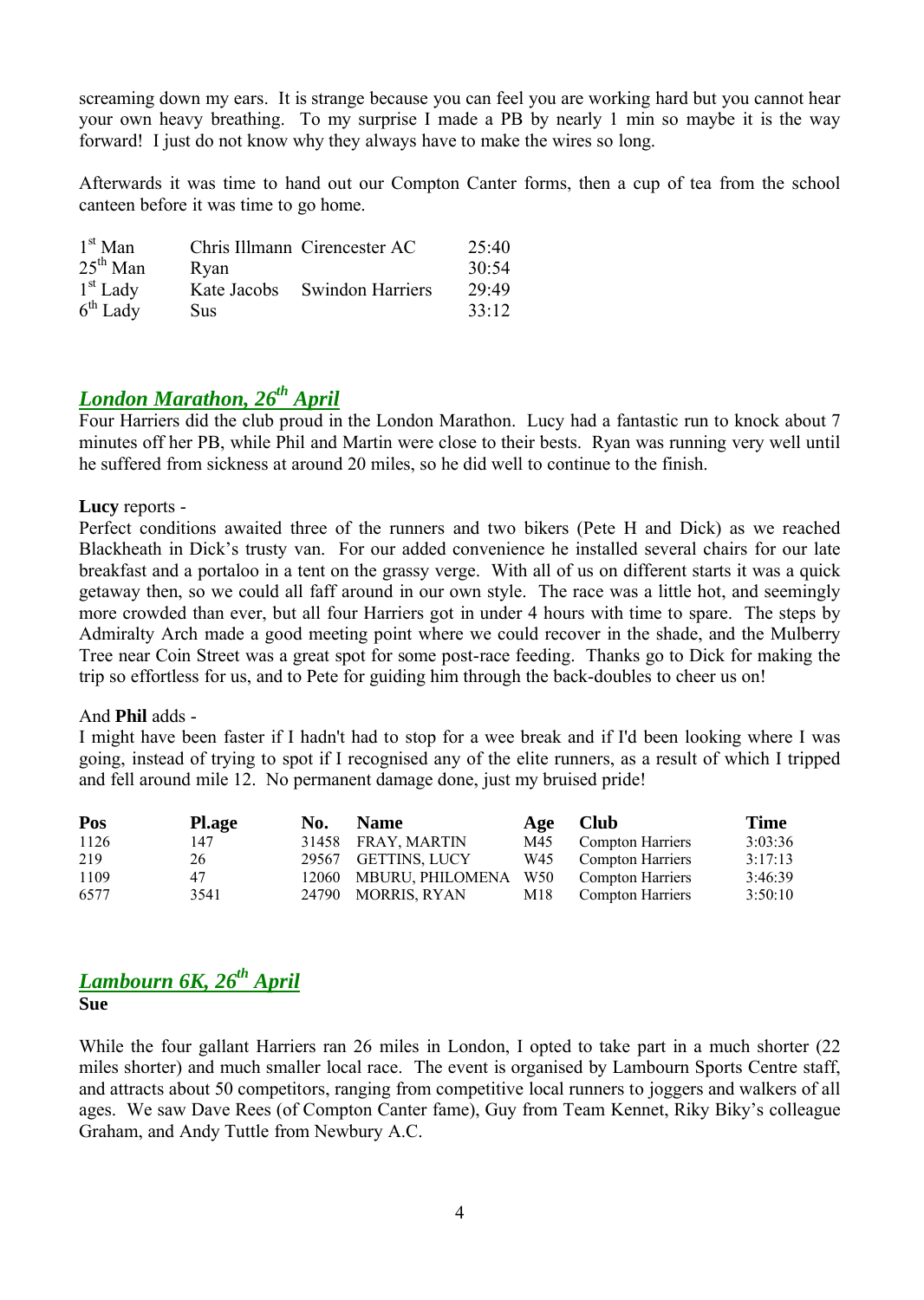The weather was lovely, with a light breeze and, as we set off along Bockhampton road, I tucked in behind Andy T and another man, who seemed to be setting a decent pace. They both pulled away from me on the 2K uphill section and Andy continued to run well but, on reaching the flat off-road track at the top of the hill, I managed to catch and pass the other man. I lengthened my stride and ran well on the 2K downhill stretch back into Lambourn and maintained my position to the finish. Mo managed to run to three well-spaced places to cheer me on, but cunningly avoided the hill. I was pleased with my time of 24:18 and received a nice trophy for being first lady.

The race was won in 20:25, by a man who ran with two young and fit black Labradors…..attached to his waist by a harness. There didn't seem to be any complaints from other competitors, but the general opinion was that the dogs would have given him a big advantage up the hill, and Newbury's David Fry (who is a very good young runner) was some 40 seconds behind in runners up spot.

# *Three Forts marathon and half marathon, 3 rd May*

Hot off the press!! Lucy had a great run in the marathon event to cross the line as first lady in 3:51, just five minutes away from the course record. Rich also finished the marathon, in about 4:30, while Sus completed the half.

#### *Another First For The Harriers* **Simon**

There is, I know, a great history of 'firsts' in the Compton Harriers. I don't just mean first man or first lady in an event; there have been numerous occasions on which members of the Harriers have been first in various age categories or even first team. (General thought – has anyone ever compiled a list of Harriers 'firsts'?)

Added to all the above, of course, are the extra-special 'firsts', such as Dick being the first person ever to run the Grand Union Canal non-stop from Birmingham to London, Mo being the first person over 60 to wear lycra running shorts in public, or Tom being the first person to change his middle name to '9' to make his car number plate personalised. Well, here's another one…

At 12:13:55 on Friday 17 April 2009 I became the first person ever to run the Bourg Walk non-stop in both directions.

Impressive, eh? Well, in all honesty it probably isn't: Bourg Walk is the name of the new footbridge which crosses a railway line and links Southcourt to Aylesbury Town Centre, and it's all of 260 metres long (that's about 15 feet in proper money I think – I've never been too good at metric stuff. It'll never catch on anyway). But the thing is that I did it – me, Simon J Bolton, member of Compton Harriers, the first person to ever run both ways over Bourg Walk.

There are some things that can never be taken away, like Dick's non-stop Birmingham to London run and my return crossing of Bourg Walk. I'm not sure if Mo's lycra shorts can be included on that list, though…

Thankfully.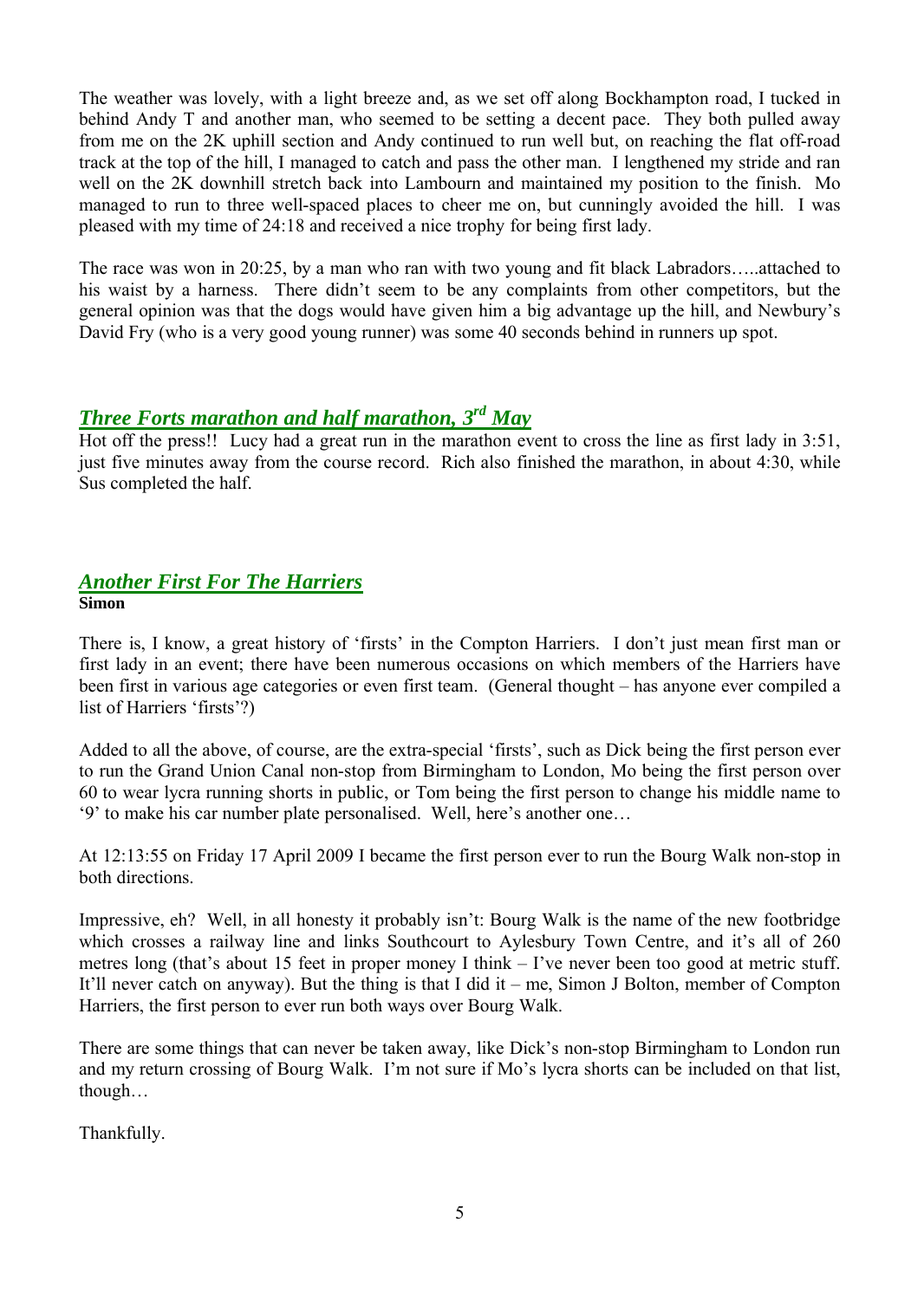### *Handicap Race* **Sue**

The first off-road Handicap Race of 2009 took place on a dreary, cool and wet April evening. We had to contend with some muddy tractor ruts at the start, and some big puddles on the home stretch along the concrete road, but at least the grass was nice and short on 'The Bumps'. The seven competitors were joined for our warm-up lap by Tom, Mo and Kev. Jan was fortunately able to position her car appropriately to set us off and time us to the end, without having to get out and stand in the rain. Despite the weather, there were some very good performances. Terry set off first and, having made a big improvement since joining the Harriers last month, he was un-catchable and went on to smash his predicted time and win by 89 seconds. After a sensible start, Ryan came through strongly in the second half of the race and gained four places along the concrete road to take second place and record the fastest time of the evening. I started a bit too fast and, by the time we reached the concrete road, had Lucy in my sights. However, trying to catch that final few metres on her took several minutes, as Lucy continued at a good pace and I faded. I finally pulled through to take third spot, with Phil and Lucy right behind. Martin took sixth spot while Pete H, who has only recently returned to running following an Achilles tendon problem, also put in a good performance.

Well done Terry, and thanks to Jan for timing. There will be no Handicap Race in May – the next one will be in June, again round the off-road route.

As last month's Championship leaders Dick and Pete O both missed this race, Sue and Phil have now closed the gap and all four fighting for the top place in the Championship table.

| Pos | <b>Name</b> | <b>Start time</b> | <b>Finish time</b> | <b>Actual time</b> | Handicap       |  |
|-----|-------------|-------------------|--------------------|--------------------|----------------|--|
|     |             |                   |                    |                    | <b>Beaten?</b> |  |
|     | Terry       | 1:04              | 17:14              | 16:10              | $-1:46$        |  |
| 2   | Ryan        | 6:04              | 18:43              | 12:39              | $-0:17$        |  |
| 3   | <b>Sue</b>  | 5:50              | 18:59              | 13:09              | $-0:01$        |  |
|     | Phil        | 2:33              | 19:04              | 16:31              | $+0:04$        |  |
|     | Lucy        | 4:52              | 19:09              | 14:17              | $+0:09$        |  |
| 6   | Martin      | 6:41              | 20:13              | 13:32              | $+1:13$        |  |
| q   | Pete H      | 3:58              | 20:27              | 16:29              | $+1:27$        |  |

| Pos.                    | <b>Name</b> | <b>Race points</b> |                |                |                         |      |      |      |      |                          |              |
|-------------------------|-------------|--------------------|----------------|----------------|-------------------------|------|------|------|------|--------------------------|--------------|
|                         |             | Race               | Race           | Race           | Race                    | Race | Race | Race | Race | Race                     | <b>Total</b> |
|                         |             | 1                  | $\overline{2}$ | 3              | $\overline{\mathbf{4}}$ | 5    | 6    | 7    | 8    | 9                        |              |
| $\mathbf{l}$ =          | Dick        | 6                  | 6              | 5              | Ξ.                      | -    |      |      |      | -                        | 17           |
| $1=$                    | Pete O      | 4                  | $\mathbf{z}$   | 6              | Ξ.                      | -    |      |      |      | $\overline{\phantom{a}}$ | 17           |
| $1=$                    | Sue         | 5                  | $\overline{4}$ | $\overline{3}$ | 5                       |      |      |      |      |                          | 17           |
| $\overline{\mathbf{4}}$ | Phil        | $\blacksquare$     | 5              | $\mathbf{r}$   | $\overline{4}$          | ۰    |      |      |      | ۰                        | 16           |
| 5                       | Martin      | 7                  | $\overline{2}$ | $\gamma$<br>∠  | $\overline{2}$          |      |      |      |      |                          | 13           |
| 6                       | Lucy        | 3                  | $\overline{3}$ |                | 3                       | ۰    |      |      |      |                          | 10           |
| $\overline{7}$          | Terry       | $\blacksquare$     | $\blacksquare$ |                | 7                       | -    |      |      |      | ۰                        | 8            |
| 8                       | Kirsty      | $\overline{2}$     | $\blacksquare$ | $\overline{4}$ | -                       |      |      |      |      |                          | 6            |
| 9                       | Ryan        | $\blacksquare$     | $\blacksquare$ | -              | 6                       | -    |      |      |      | ۰                        | 6            |
| $10=$                   | Romy        | $\blacksquare$     | $\blacksquare$ |                | -                       |      |      |      |      |                          |              |
| $10=$                   | Pete H      | -                  | -              | -              |                         |      |      |      |      |                          |              |